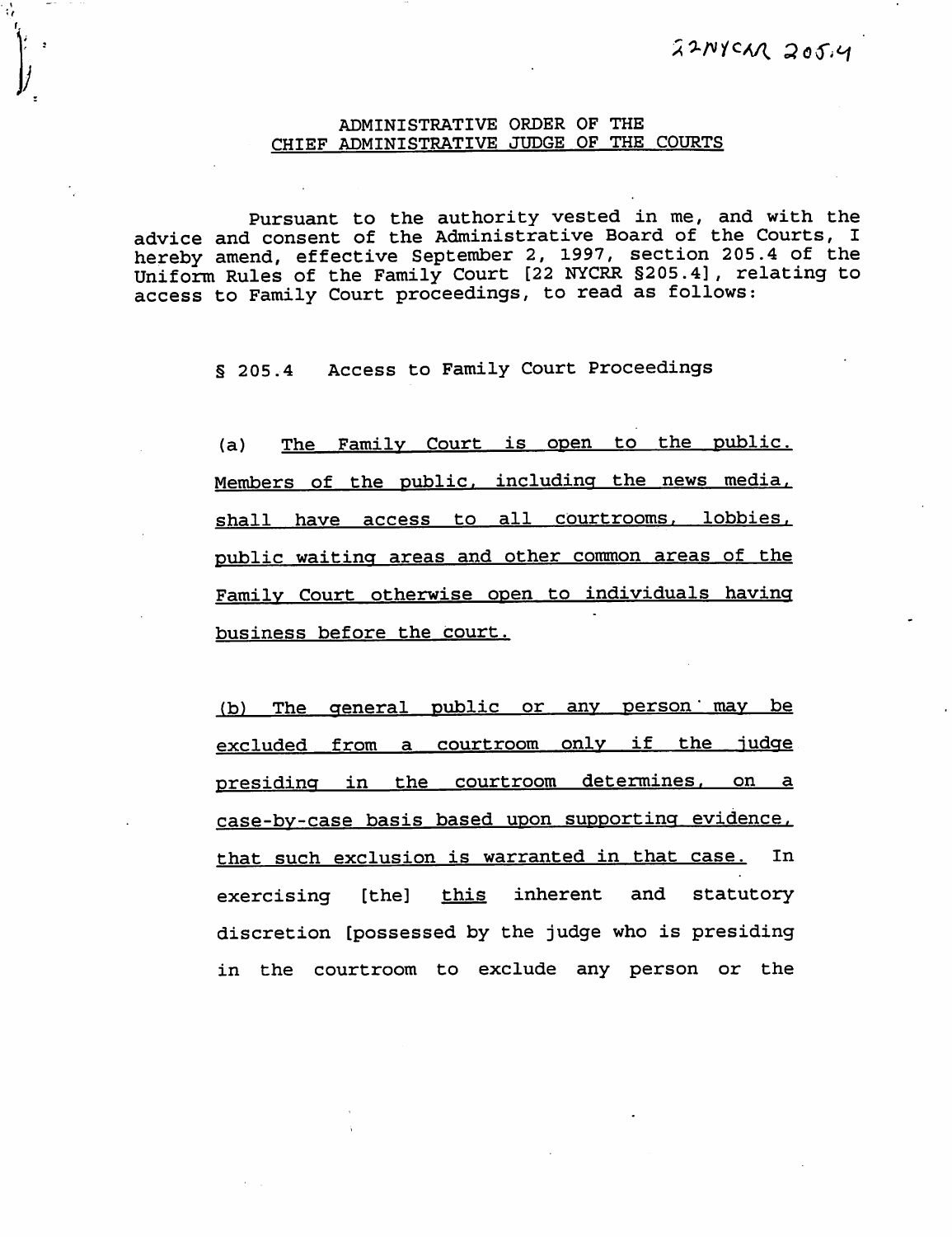general public from a proceeding in the Family Court], the judge may consider, among other factors, whether:

(1) the person is causing or is likely to cause a disruption in the proceedings;

 $(2)$  the presence of [a]  $the$  person is objected to by one of the parties, including the law quardian, for a compelling reason;

(3) the orderly and sound administration of justice, including the nature of the proceeding, [and] the privacy interests of [the parties] individuals before the court, and the need for protection of the litigants, in particular, children, from harm requires that some or all observers be excluded from the courtroom,

(4) less restrictive alternatives to exclusion are unavailable or inappropriate to the circumstances of the particular case.

 $-2$  -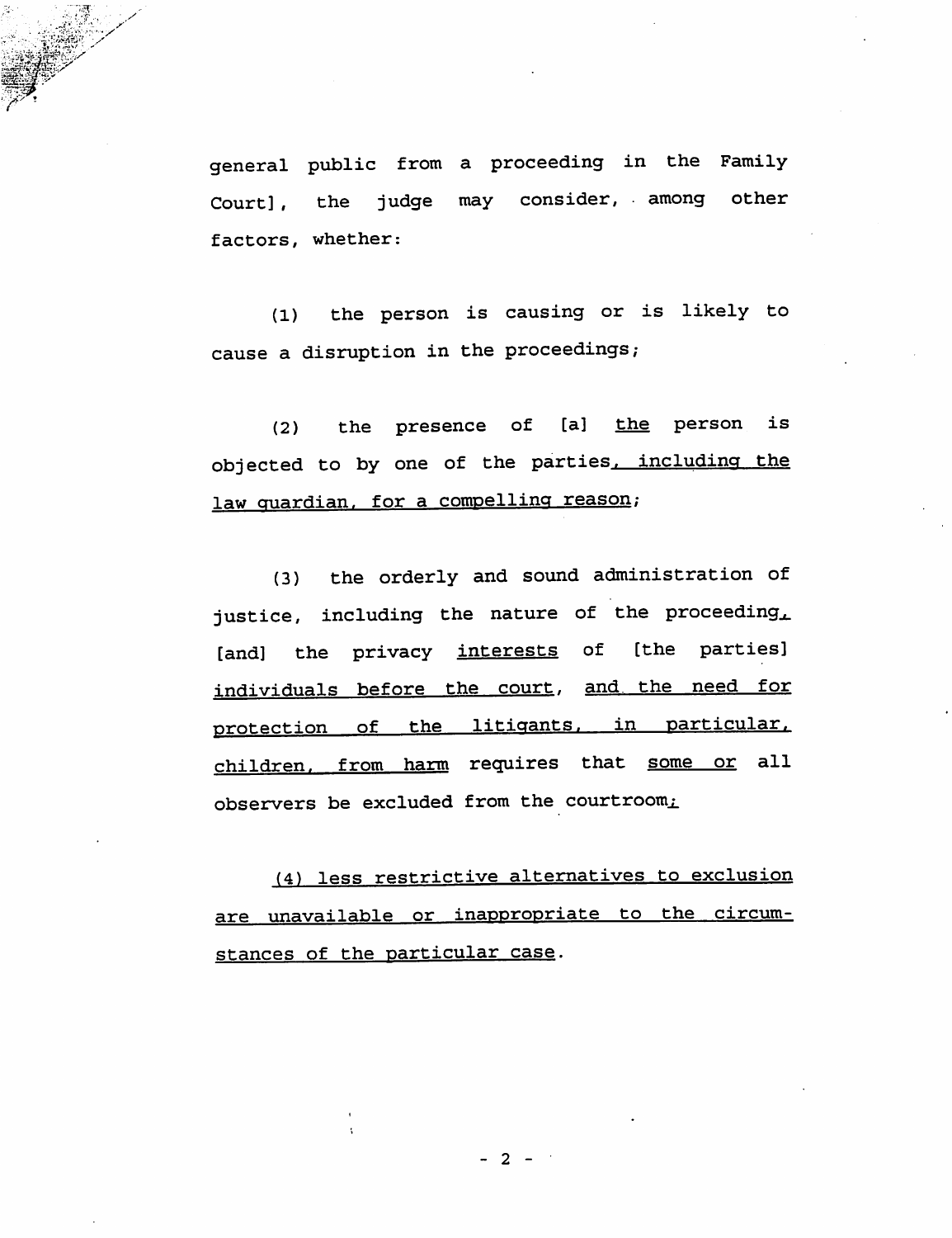Whenever the judge exercises discretion to exclude any person or the general public from a proceeding or part of a proceeding in Family Court, the judge shall make findings prior to ordering exclusion.

 $\mathbb{R}$  .  $\mathbb{R}$  .

 $[(b)](c)$  [The judge shall, when] When necessary to preserve the decorum of the proceedings, the judge shall instruct representatives of the news media and others regarding the permissible use of the courtroom and other facilities of the court, the assignment of seats to representatives of the news media on an equitable basis, and any other matters that may affect the conduct of the proceedings and the well-being and safety of the litigants therein.

(d) Audio-visual coverage of Family Court facilities and proceedings shall be governed by Part 29 of the Rules of the Chief Judge and Part 131 of the Rules of the Chief Administrator.

(e) Nothing in this section shall limit the responsibility and authority of the Chief Administrator of the Courts, or the administrative judges with the approval of the Chief Administrator

- 3 -